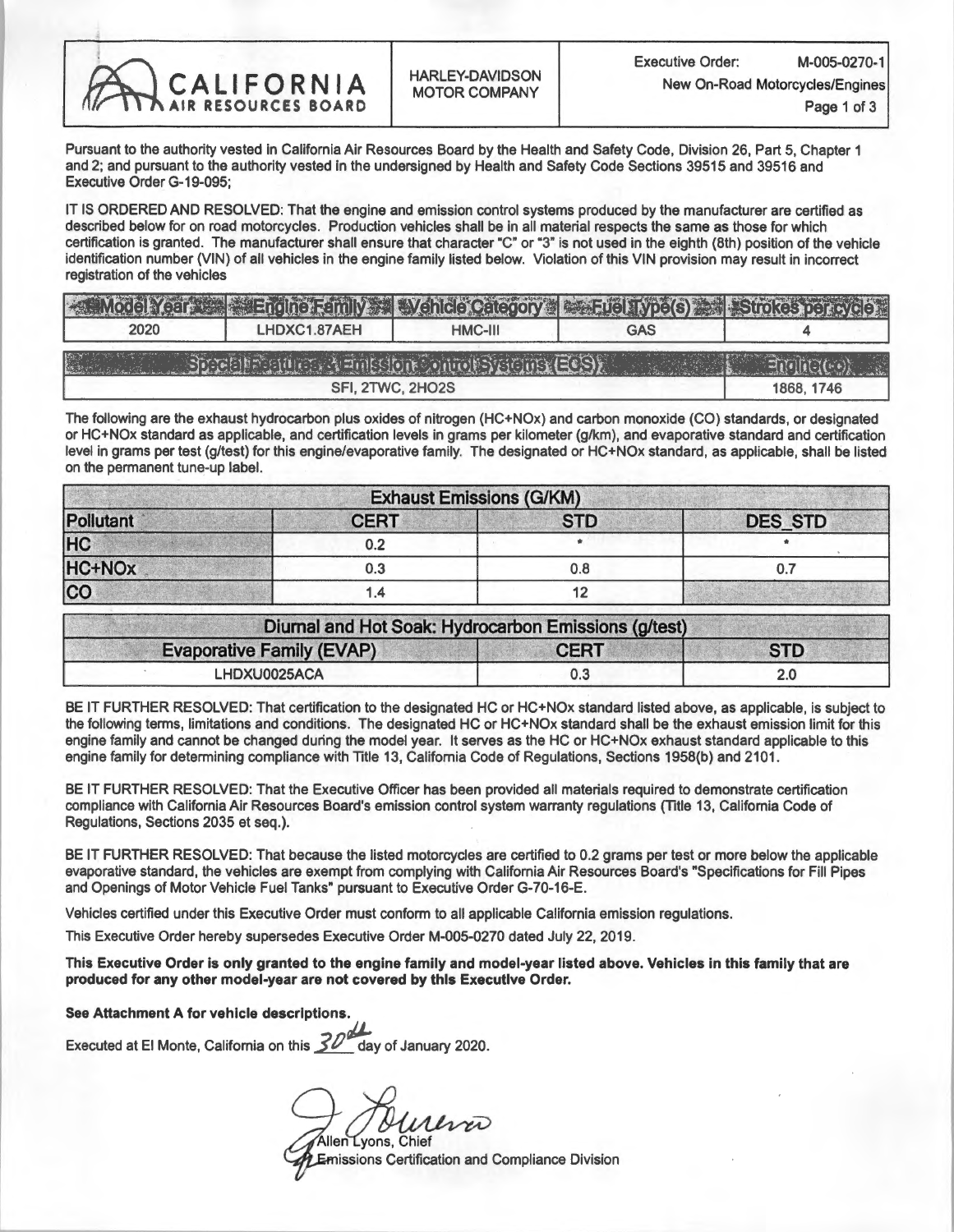CALIFORNIA MOTOR COMPANY New On-Road Motorcycles/Engines

## ATTACHMENT A

| <b>Make</b>            | <b>Model</b>                                           | <b>Engine</b><br>(cc) | <b>EIM</b><br>(kg) | <b>TRANS</b>   | <b>SPIA</b><br><b>ECS</b> | EVAP         |
|------------------------|--------------------------------------------------------|-----------------------|--------------------|----------------|---------------------------|--------------|
| <b>HARLEY-DAVIDSON</b> | <b>BREAKOUT 114</b>                                    | 1868                  | 410                | M <sub>6</sub> | SFI, 2TWC, 2HO2S          | LHDXU0025ACA |
| <b>HARLEY-DAVIDSON</b> | <b>BREAKOUTS</b><br>STAGE - 1                          | 1868                  | 410                | M <sub>6</sub> | SFI, 2TWC, 2HO2S          | LHDXU0025ACA |
| <b>HARLEY-DAVIDSON</b> | <b>DELUXE</b>                                          | 1746                  | 420                | M <sub>6</sub> | SFI, 2TWC, 2HO2S          | LHDXU0025ACA |
| <b>HARLEY-DAVIDSON</b> | <b>DELUXE STAGE - 1</b>                                | 1746                  | 314                | M <sub>6</sub> | SFI, 2TWC, 2HO2S          | LHDXU0025ACA |
| <b>HARLEY-DAVIDSON</b> | FAT BOY 114                                            | 1868                  | 420                | M <sub>6</sub> | SFI, 2TWC, 2HO2S          | LHDXU0025ACA |
| <b>HARLEY-DAVIDSON</b> | FAT BOY 114<br><b>ANNIVERSARY V</b>                    | 1868                  | 410                | <b>M6</b>      | SFI, 2TWC, 2HO2S          | LHDXU0025ACA |
| <b>HARLEY-DAVIDSON</b> | FAT BOY 114<br><b>ANNIVERSARY V-</b><br><b>STAGE 1</b> | 1868                  | 410                | <b>M6</b>      | SFI, 2TWC, 2HO2S          | LHDXU0025ACA |
| <b>HARLEY-DAVIDSON</b> | FAT BOY S STAGE -                                      | 1868                  | 420                | <b>M6</b>      | SFI, 2TWC, 2HO2S          | LHDXU0025ACA |
| <b>HARLEY-DAVIDSON</b> | <b>HERITAGE CLASSIC</b>                                | 1746                  | 420                | M <sub>6</sub> | SFI, 2TWC, 2HO2S          | LHDXU0025ACA |
| <b>HARLEY-DAVIDSON</b> | <b>HERITAGE CLASSIC</b><br>S                           | 1868                  | 420                | <b>M6</b>      | SFI, 2TWC, 2HO2S          | LHDXU0025ACA |
| <b>HARLEY-DAVIDSON</b> | <b>HERITAGE CLASSIC</b><br>S STAGE - 1                 | 1868                  | 420                | <b>M6</b>      | SFI, 2TWC, 2HO2S          | LHDXU0025ACA |
| <b>HARLEY-DAVIDSON</b> | <b>HERITAGE CLASSIC</b><br>STAGE - 1                   | 1746                  | 420                | <b>M6</b>      | SFI, 2TWC, 2HO2S          | LHDXU0025ACA |
| <b>HARLEY-DAVIDSON</b> | <b>LOW RIDER</b>                                       | 1746                  | 400                | M <sub>6</sub> | SFI, 2TWC, 2HO2S          | LHDXU0025ACA |
| <b>HARLEY-DAVIDSON</b> | <b>LOW RIDER S</b>                                     | 1868                  | 410                | <b>M6</b>      | SFI, 2TWC, 2HO2S          | LHDXU0025ACA |
| <b>HARLEY-DAVIDSON</b> | LOW RIDER S -<br><b>STAGE 1</b>                        | 1868                  | 410                | M <sub>6</sub> | SFI, 2TWC, 2HO2S          | LHDXU0025ACA |
| <b>HARLEY-DAVIDSON</b> | <b>LOW RIDER STAGE</b><br>$-1$                         | 1746                  | 400                | M <sub>6</sub> | SFI, 2TWC, 2HO2S          | LHDXU0025ACA |
| <b>HARLEY-DAVIDSON</b> | <b>SLIM</b>                                            | 1746                  | 410                | <b>M6</b>      | SFI, 2TWC, 2HO2S          | LHDXU0025ACA |
| <b>HARLEY-DAVIDSON</b> | <b>SLIM STAGE - 1</b>                                  | 1746                  | 410                | <b>M6</b>      | SFI, 2TWC, 2HO2S          | LHDXU0025ACA |
| <b>HARLEY-DAVIDSON</b> | <b>SOFTAIL</b><br><b>STANDARD</b>                      | 1746                  | 410                | M <sub>6</sub> | SFI, 2TWC, 2HO2S          | LHDXU0025ACA |
| <b>HARLEY-DAVIDSON</b> | <b>SOFTAIL</b><br>STANDARD -<br><b>STAGE 1</b>         | 1746                  | 410                | M <sub>6</sub> | SFI, 2TWC, 2HO2S          | LHDXU0025ACA |
| <b>HARLEY-DAVIDSON</b> | <b>STREET BOB</b>                                      | 1746                  | 400                | M <sub>6</sub> | SFI, 2TWC, 2HO2S          | LHDXU0025ACA |
| <b>HARLEY-DAVIDSON</b> | <b>STREET BOB</b><br>STAGE - 1                         | 1746                  | 400                | <b>M6</b>      | SFI, 2TWC, 2HO2S          | LHDXU0025ACA |

approximation of the state of the same state with the state of